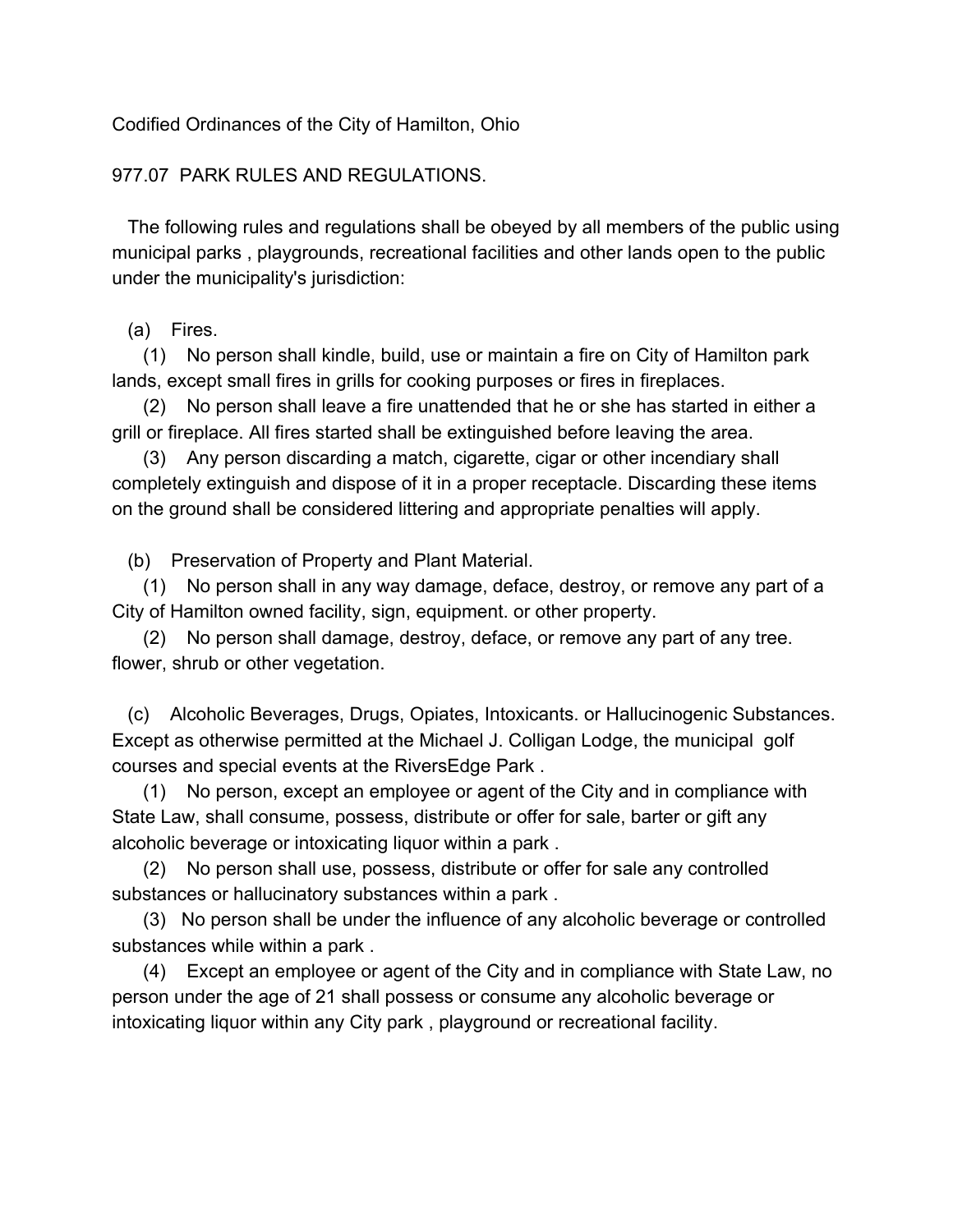(d) Gambling and Schemes of Chance. No person shall organize, conduct or participate in schemes of chance (Bingo, Poker, etc) or any gambling in any form within a park .

(e) Garbage, Yard Waste and Foreign Materials.

 (1) No person shall discard or dispose of, on City of Hamilton park property, any household garbage, yard waste or foreign materials generated outside of the park .

 (2) Refuse, garbage and other residue of a picnic or other park activity shall be deposited in receptacles provided for that purpose.

 (f) Speed Limit. No person shall operate a motor vehicle within or on City of Hamilton park property at a speed exceeding fifteen miles per hour (15 mph); except that if a different speed is set forth on a sign indicating a different speed limit, that limit shall be permitted.

## (g) Animals.

 (1) Dogs, cats and other household pets are permitted on park property only if the animal is controlled at all times, either in a cage or on a leash no longer than eight feet. Dogs and cats are not permitted on playgrounds, picnic areas, and flowerbeds or in buildings.

 (2) Dog, cat or household pet feces must be immediately removed from City park , playground, golf courses and recreational facility areas by the person in control of the animal and disposed in a sanitary manner.

(3) No person shall abandon any animal on the City of Hamilton park property.

 (h) Snowmobiles, All-Terrain Vehicles, Dirt Bikes. No person shall operate a snowmobile, all terrain vehicle (ATV), all purpose vehicle (APV), dirt bike, go-cart or any motorized bicycle, scooter or similar device except in areas designated for such purposes on City of Hamilton park property.

 (i) Hours. The Park shall be open each day from dawn until dusk. No person shall enter onto or remain on park property other than during those hours listed herein without the prior written permission of the City of Hamilton.

(j) Rollerskates, Skate Boards, Rollerblades and Bicycles.

 (1) No person is permitted to roller-skate, skate board or rollerblade on park drives, playgrounds, tennis courts, walkways or parking lots. This activity is restricted to the bike path and the skate park or other areas designated for such purposes.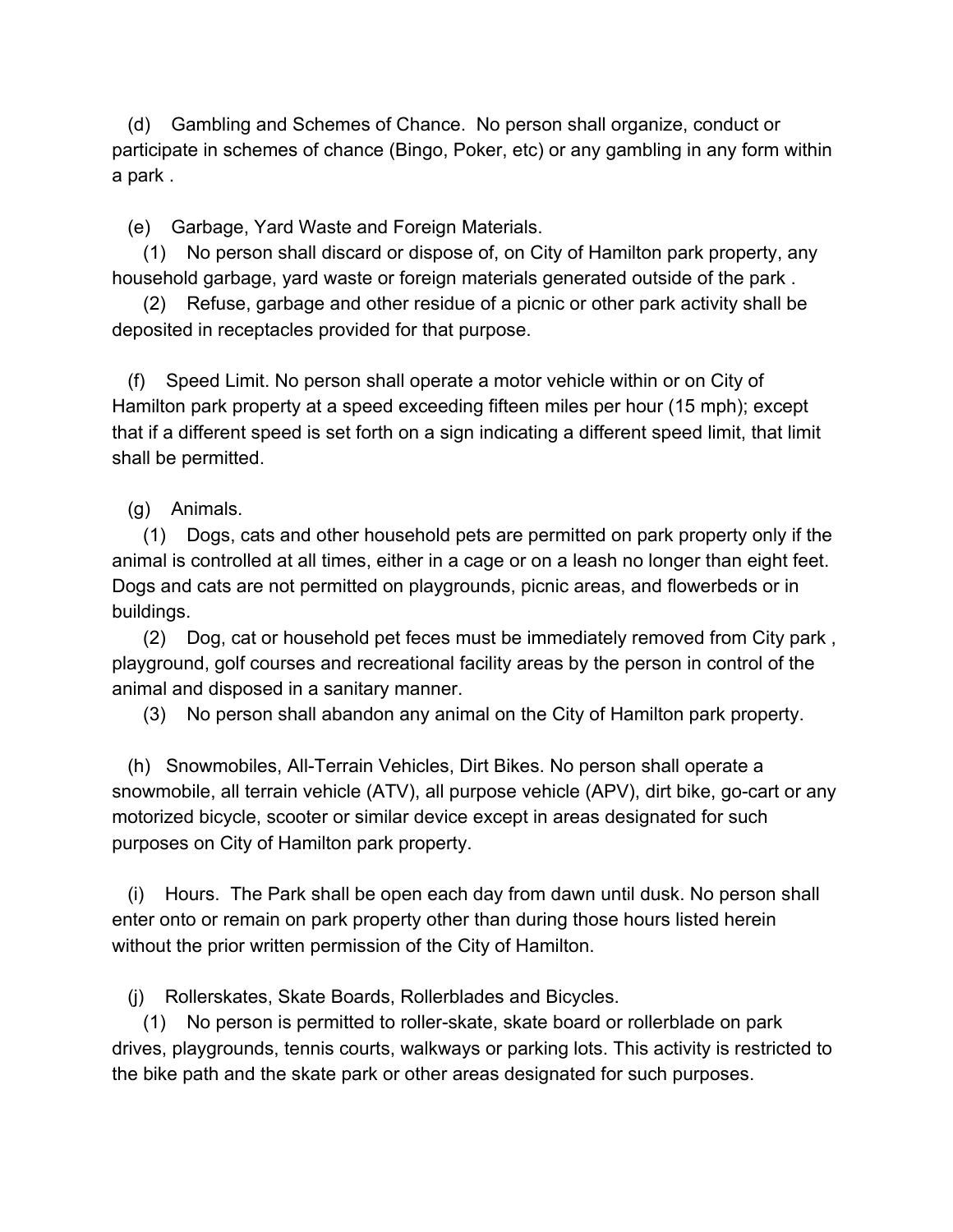(2) No person shall operate a bicycle on park walking trails, playgrounds, tennis courts or walkways. This activity is restricted to park drives, the bike path and the skate park .

(k) Hiking and Biking Trails.

 (1) No person shall drive a motorized vehicle on any walking trail. Except for City of Hamilton employees while on duty, vehicles are restricted to paved roadways or drives and designated park areas except with the permission of the Director of Public Works.

 (2) The hiking and biking trails, and adjacent nature trails and other natural areas shall be closed from dusk to dawn, year round. No person shall be on the hiking and biking trails and their adjacent areas during these hours except City of Hamilton employees on duty.

(l) Commercial Enterprises.

 (1) No person shall offer for sale any article, privilege, service or subscription on park lands unless permitted in writing by the Director of Public Works.

 (2) No person shall solicit collections or donations nor beg and hawk for any purpose on park property unless permitted in writing by the Director of Public Works.

(m) Reservation Rules and Regulations.

 (1) Persons holding a reservation for a City of Hamilton Park shelter or building shall have use only for the time period set forth in the permit. The hours reserved shall include set-up and clean-up time.

 (2) Any person holding a reservation permit for park shelters or buildings shall not invite, welcome, entertain, sponsor or serve host to a party, festivity, meeting or other organized activity where the total number of individuals in attendance exceeds the stated capacity of the facility per the reservation receipt.

 (3) No person shall use a shelter or building reserved for another party without written permission of the Director of Public Works.

 (4) Persons holding reservation permits are responsible for the physical condition of the facility reserved and overseeing the conduct of persons in attendance. Any damage to the facility or injury to persons or property during the period of said reservations shall be the responsibility of the person holding the reservation permit.

 (5) Reservation permit holders' responsibilities involve overseeing the conduct of persons attending the function and condition of the facility reserved . Any damage or injury is the financial responsibility of the reservation holder.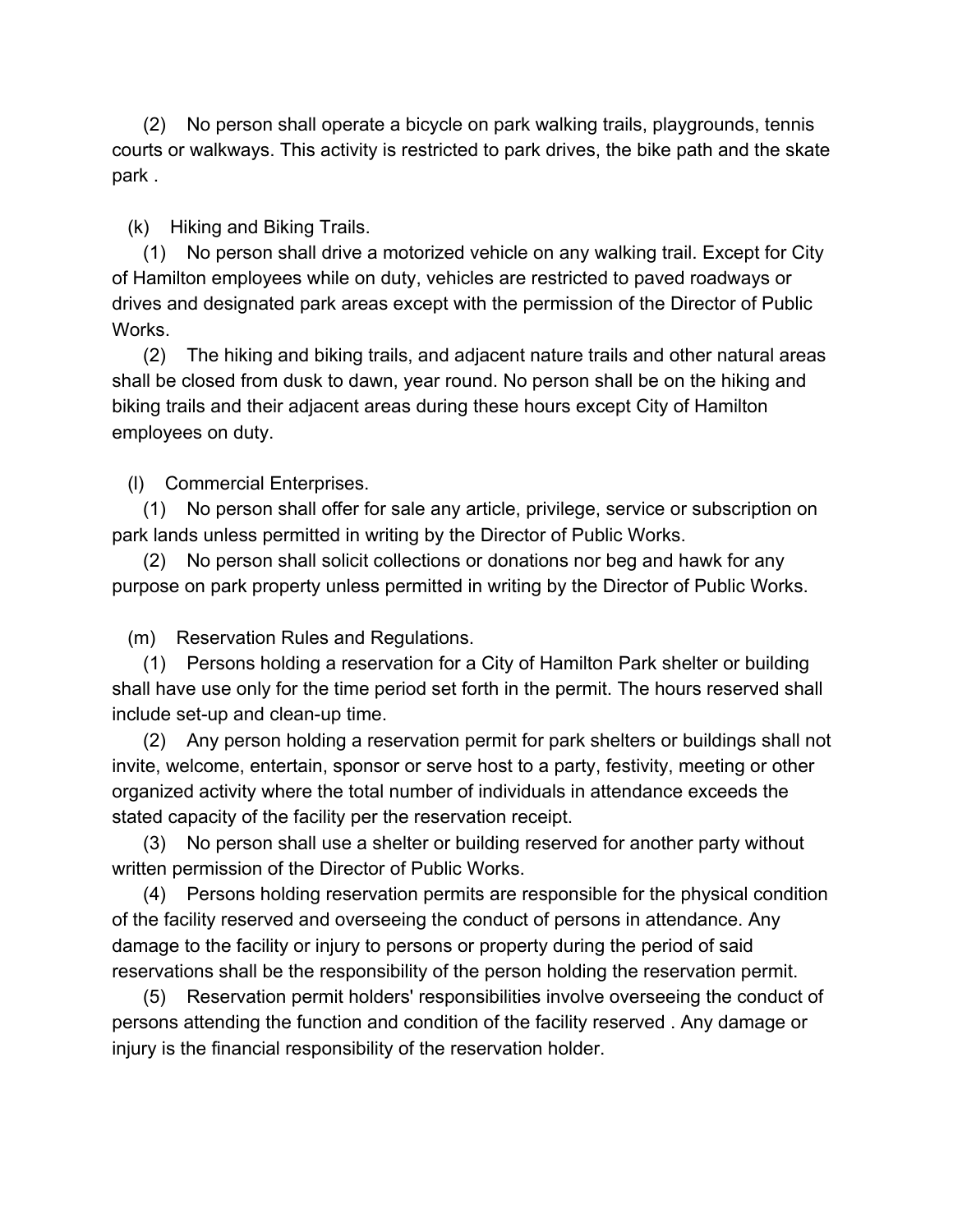(6) No person shall transfer tables and chairs owned by the City of Hamilton, from one room, area, building or shelter to another without written permission of the Director of Public Works.

 (7) No persons shall misuse and/or abuse any facility of the City of Hamilton. Any violator will receive a written letter governing future reservations, which may include no further permits.

 (n) Fireworks, Explosives, Weapons, Bows and Arrows. Except as otherwise permitted by the City in writing.

 (1) No person, except law enforcement officers, shall carry, possess, discharge or have under their control any of the following on or within any City park , playground or recreational facility; air, gas, pellet, paintball or 88 guns; sling shots; fireworks; explosives; bows and arrows or any firearms of any description or other dangerous ordnance, unless said firearm is a handgun and said person possesses a valid State of Ohio Concealed Carry Permit.

 (2) Reservation permit holder shall be liable for any of their guests or invitees who violate provisions of this Section.

 (o) Disorderly Conduct. No person shall engage in disorderly conduct, as defined by Section 509.03 if the Codified Ordinances as may be amended from time to time, within any City park , playground or recreational facility.

(Ord. 2013-7-61. Passed 7-10-13.)

 (p) (1) Parking . No person shall park a motor vehicle, trailer, motorcycle or any other vehicle on the park property except in locations designated by the Director of Public Works for such purposes.

 (2) Parking Fees for Special Events at City Parks . The City Manager or his designee may, at their discretion, impose a parking fee for parking at special events in City parksas set forth in Section 353.19.

(Ord. 2012-10-83. Passed 10-24-12.)

 (q) Garbage. No person shall deposit, permit, or allow to be deposited, in any part of a City park , playground or recreational facility, any garbage, ashes, sewage, refuse or any waste material whatsoever, other than in receptacles provided for such purposes.

 (r) Advertisements. No person, except an employee or agent of the City of Hamilton, acting within the course and scope of his/her employment, shall place any advertisement, poster, sign, letter, handbill or placard of any description anywhere